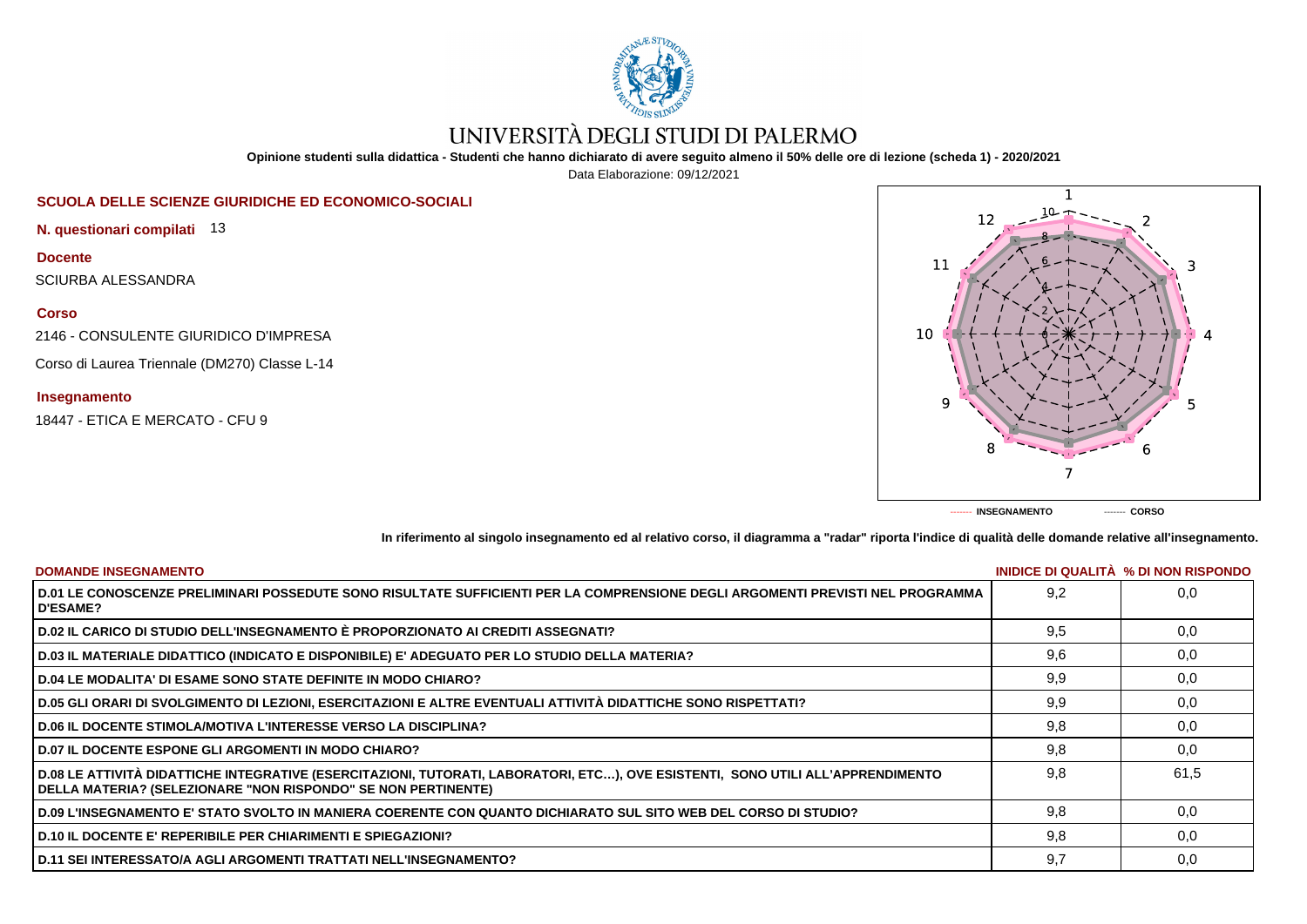**DOMANDE INSEGNAMENTO INIDICE DI QUALITÀ % DI NON RISPONDO**

**D.12 SEI COMPLESSIVAMENTE SODDISFATTO DI COME E' STATO SVOLTO QUESTO INSEGNAMENTO, ANCHE NEL CASO IN CUI QUESTO SIA STATO FRUITO CON MODALITA' A DISTANZA?**

### **INFO STUDENTE E SUGGERIMENTI**

|                                                                                                                                                                    | 1° IN CORSO                                 |                                          | 2° IN CORSO                                | 3° IN CORSO                                                                                                       |                             | 4° IN CORSO         |                                                                           |     | 5° IN CORSO                                               |                             |                                                                                                                                                | 6° IN CORSO                               |  | <b>FUORI CORSO</b>  |
|--------------------------------------------------------------------------------------------------------------------------------------------------------------------|---------------------------------------------|------------------------------------------|--------------------------------------------|-------------------------------------------------------------------------------------------------------------------|-----------------------------|---------------------|---------------------------------------------------------------------------|-----|-----------------------------------------------------------|-----------------------------|------------------------------------------------------------------------------------------------------------------------------------------------|-------------------------------------------|--|---------------------|
| <b>D.02 ANNO DI CORSO</b>                                                                                                                                          | 0,0                                         |                                          | 100,0<br>0,0                               |                                                                                                                   |                             | 0,0                 |                                                                           |     | 0,0                                                       |                             | 0,0                                                                                                                                            |                                           |  | 0,0                 |
|                                                                                                                                                                    | <b>LICEO</b><br><b>CLASSICO</b>             | <b>LICEO SOCIO-</b><br><b>PEDAGOGICO</b> | <b>IST. TECNICO</b><br><b>PER GEOMETRI</b> | <b>LICEO</b><br><b>SCIENTIFICO</b>                                                                                |                             | <b>IST. TECNICO</b> |                                                                           |     | IST.<br><b>COMMERCIALE PROFESSIONALE</b>                  |                             | <b>ALTRI LICEI</b>                                                                                                                             | <b>IST. TECNICO</b><br><b>INDUSTRIALE</b> |  | <b>ALTRO</b>        |
| <b>D.01 SCUOLA SECONDARIA DI</b><br><b>PROVENIENZA</b>                                                                                                             | 0,0<br>15,4                                 |                                          | 7,7                                        |                                                                                                                   | 23,1<br>46,2                |                     |                                                                           | 0,0 |                                                           | 0,0                         |                                                                                                                                                | 0,0                                       |  | 7,7                 |
|                                                                                                                                                                    | <b>IN SEDE</b>                              |                                          |                                            |                                                                                                                   | <b>FUORI SEDE PENDOLARE</b> |                     |                                                                           |     |                                                           | <b>FUORI SEDE STANZIALE</b> |                                                                                                                                                |                                           |  |                     |
| <b>D.02 RESIDENZA</b>                                                                                                                                              |                                             | 46,2                                     |                                            |                                                                                                                   | 53,9                        |                     |                                                                           |     |                                                           |                             |                                                                                                                                                | 0,0                                       |  |                     |
|                                                                                                                                                                    | $0 - 30$                                    | $31 - 60$                                | 61-90                                      | $91 - 120$                                                                                                        |                             | 121-150             | 151-180                                                                   |     | 181-210                                                   |                             | 211-240                                                                                                                                        | 241-270                                   |  | 271-300             |
| <b>D.03 NUMERO TOTALE DI CREDITI</b><br><b>ACQUISITI ALLA DATA DELLA</b><br><b>RILEVAZIONE</b>                                                                     | 7,7                                         | 23,1                                     | 61,5                                       | 7,7                                                                                                               |                             | 0,0                 | 0,0                                                                       |     | 0,0                                                       |                             | 0,0                                                                                                                                            | 0,0                                       |  | 0,0                 |
|                                                                                                                                                                    | <b>ESCLUSIVAMENTE IN</b><br><b>PRESENZA</b> |                                          |                                            | SIMULTANEAMENTE IN<br>PRESENZA O IN MODALITÀ<br><b>BLENDED (IN PARTE A</b><br><b>DISTANZA)</b>                    |                             | <b>DISTANZA.</b>    | <b>ESCLUSIVAMENTE A</b><br>PREVALENTEMENTE IN<br><b>MODALITÀ SINCRONA</b> |     | <b>MODALITÀ ASINCRONA (CON</b>                            | <b>DISTANZA.</b>            | <b>ESCLUSIVAMENTE A</b><br>PREVALENTEMENTE IN<br>PUBBLICAZIONE DI LEZIONI<br><b>REGISTRATE ED EVENTUALI</b><br><b>INCONTRI CON IL DOCENTE)</b> |                                           |  | <b>NON RISPONDO</b> |
| <b>D.13 L'INSEGNAMENTO È STATO</b><br><b>EROGATO DAL DOCENTE</b>                                                                                                   | 0,0                                         |                                          |                                            | 0,0                                                                                                               |                             | 84,6                |                                                                           |     | 15,4                                                      |                             |                                                                                                                                                | 0,0                                       |  |                     |
|                                                                                                                                                                    | <b>INTERAMENTE IN PRESENZA</b>              |                                          |                                            | <b>PREVALENTEMENTE IN</b><br>PRESENZA (PER OLTRE IL 75% E PARZIALMENTE A DISTANZA<br><b>DEL MONTE ORE TOTALE)</b> |                             |                     | (CIRCA IL 50% DELLE ORE PER<br><b>CIASCUNA MODALITÀ)</b>                  |     | <b>PARZIALMENTE IN PRESENZA ESCLUSIVAMENTE A DISTANZA</b> |                             |                                                                                                                                                |                                           |  | <b>NON RISPONDO</b> |
| <b>D.14 IN CASO DI DIDATTICA</b><br>"BLENDED" O DI LEZIONI RESE<br><b>DISPONIBILI IN PIATTAFORMA, HAI</b><br><b>SCELTO DI FREQUENTARE</b><br><b>L'INSEGNAMENTO</b> | 0,0                                         |                                          |                                            | 0,0                                                                                                               |                             | 0,0                 |                                                                           |     |                                                           | 53,9                        |                                                                                                                                                |                                           |  | 46,2                |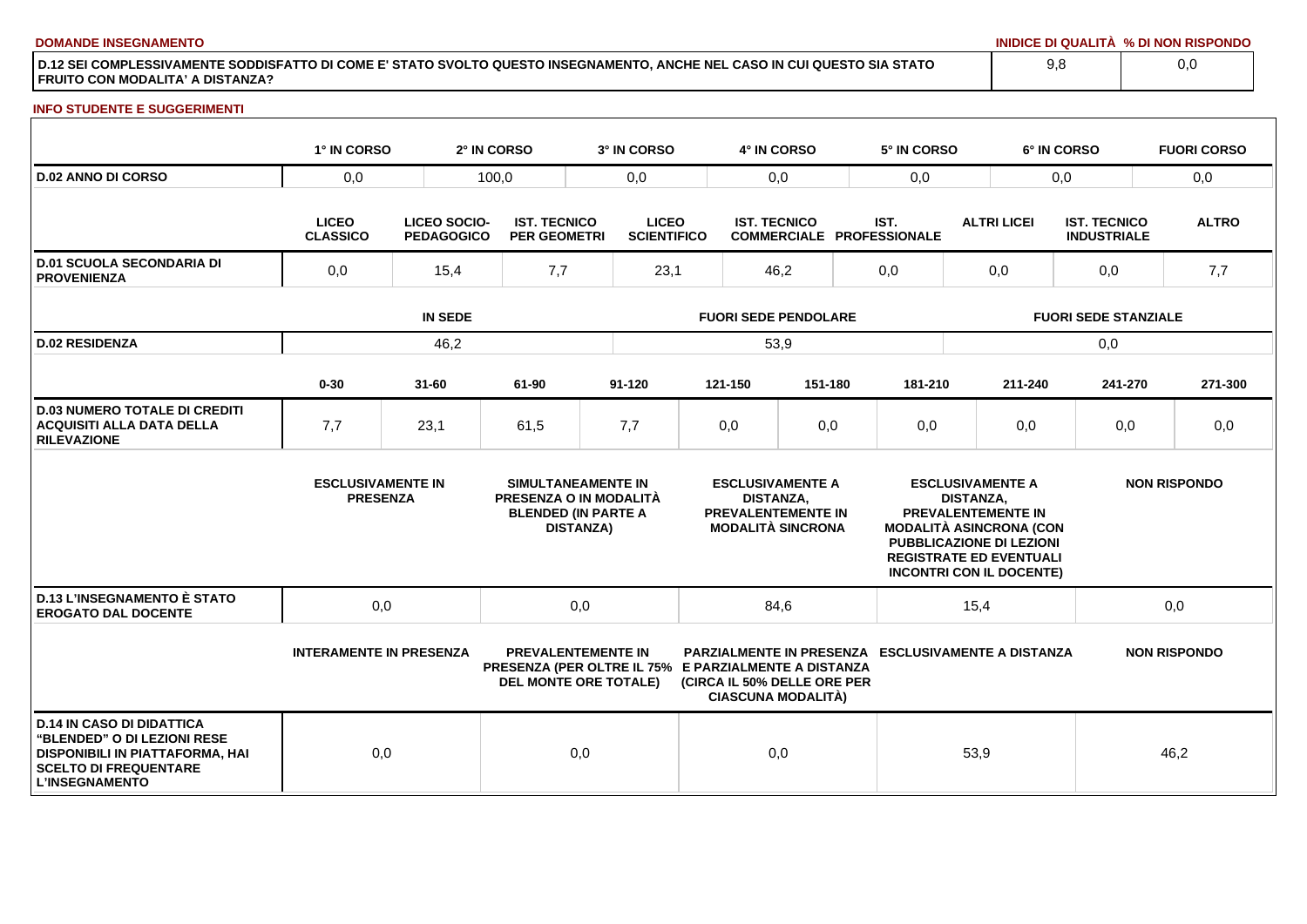|                                                                                                                                                                                                             |                                                                                                                                                                                                                   | SÌ               |     | <b>NO</b>                                                                           |                                                                               |     |                                                                |                                              | <b>SOLO IN PARTE</b> |                                                                                 |              |                     | <b>NON RISPONDO</b>                                                        |                     |     |   |  |    |                               |
|-------------------------------------------------------------------------------------------------------------------------------------------------------------------------------------------------------------|-------------------------------------------------------------------------------------------------------------------------------------------------------------------------------------------------------------------|------------------|-----|-------------------------------------------------------------------------------------|-------------------------------------------------------------------------------|-----|----------------------------------------------------------------|----------------------------------------------|----------------------|---------------------------------------------------------------------------------|--------------|---------------------|----------------------------------------------------------------------------|---------------------|-----|---|--|----|-------------------------------|
| <b>D.15 INDIPENDENTEMENTE DALLA</b><br><b>MODALITÀ DI EROGAZIONE</b><br>DELL'INSEGNAMENTO, IL DOCENTE<br>HA RESO DISPONIBILI LE SUE LEZIONI<br><b>REGISTRATE SU PIATTAFORMA?</b>                            | 100,0                                                                                                                                                                                                             |                  |     |                                                                                     | 0,0                                                                           |     |                                                                |                                              | 0,0                  |                                                                                 |              |                     | 0,0                                                                        |                     |     |   |  |    |                               |
|                                                                                                                                                                                                             | <b>TRAMITE</b><br><b>TRAMITE</b><br><b>RICEVIMENTO SU</b><br><b>APPUNTAMENTI A</b><br><b>RICHIESTA SU</b><br>PIATTAFORMA,<br><b>NEGLI ORARI</b><br><b>PIATTAFORMA</b><br><b>PREDEFINITI DAL</b><br><b>DOCENTE</b> |                  |     |                                                                                     | <b>TRAMITE EMAIL</b><br>PER TELEFONO, SU                                      |     |                                                                | <b>TRAMITE CHAT O</b><br><b>APPUNTAMENTO</b> |                      | <b>IN PRESENZA</b>                                                              |              |                     | DURANTE LE LEZIONI DURANTE LE LEZIONI<br><b>NON RISPONDO</b><br>A DISTANZA |                     |     |   |  |    |                               |
| D.16 CON QUALI MODALITÀ HAI<br><b>INTERAGITO PREVALENTEMENTE CON</b><br>IL DOCENTE DURANTE LA FASE DI<br><b>SVOLGIMENTO DELL'INSEGNAMENTO?</b>                                                              | 15,4                                                                                                                                                                                                              |                  | 0,0 | 7,7                                                                                 |                                                                               | 7,7 |                                                                |                                              | 7,7                  |                                                                                 | 53,9         |                     |                                                                            | 7,7                 |     |   |  |    |                               |
|                                                                                                                                                                                                             | $\mathbf{1}$                                                                                                                                                                                                      | $\overline{2}$   |     | 3                                                                                   | 4                                                                             | 5   |                                                                | 6                                            | $\overline{7}$       | 8                                                                               |              |                     |                                                                            |                     |     | 9 |  | 10 | <b>NON</b><br><b>RISPONDO</b> |
| D.17 IL DOCENTE TI E SEMBRATO A<br><b>SUO AGIO NELLA GESTIONE DELLA</b><br><b>DIDATTICA A DISTANZA?</b>                                                                                                     | 0,0                                                                                                                                                                                                               | 0,0              |     | 0,0                                                                                 | 0,0                                                                           | 0,0 |                                                                | 0,0                                          | 0,0                  | 23,1                                                                            |              | 30,8                |                                                                            | 46,2                | 0,0 |   |  |    |                               |
|                                                                                                                                                                                                             | <b>NELLA STESSA CITTÀ SEDE</b>                                                                                                                                                                                    | <b>DEL CORSO</b> |     |                                                                                     | IN UN'ALTRA CITTÀ/PAESE,<br><b>ENTRO 50 KM DALLA SEDE</b><br><b>DEL CORSO</b> |     | IN UN'ALTRA CITTÀ/PAESE, A<br>PIÙ DI 50 KM DALLA SEDE DEL      | <b>CORSO</b>                                 |                      | IN UN ALTRO PAESE UE O<br><b>EXTRA UE</b>                                       |              |                     |                                                                            | <b>NON RISPONDO</b> |     |   |  |    |                               |
| <b>D.18 NEL PERIODO DI FREQUENZA</b><br><b>DELL'INSEGNAMENTO HAI ABITATO</b><br><b>PREVALENTEMENTE:</b>                                                                                                     |                                                                                                                                                                                                                   | 38,5             |     |                                                                                     | 46,2                                                                          |     |                                                                | 15,4                                         |                      | 0,0                                                                             |              | 0,0                 |                                                                            |                     |     |   |  |    |                               |
|                                                                                                                                                                                                             | <b>UNO SPAZIO PRIVATO</b>                                                                                                                                                                                         |                  |     | SI, HO AVUTO A DISPOSIZIONE SI, HO AVUTO A DISPOSIZIONE SI, HO AVUTO A DISPOSIZIONE | UNO SPAZIO CONDIVISO CON<br><b>ORARI A ROTAZIONE</b>                          |     | <b>UNO SPAZIO CONDIVISO E</b><br><b>CON SOVRAPPOSIZIONE DI</b> | <b>ORARI</b>                                 |                      | <b>NO, NON HO AVUTO A</b><br><b>DISPOSIZIONE UNO SPAZIO</b><br><b>SPECIFICO</b> |              |                     | <b>NON RISPONDO</b>                                                        |                     |     |   |  |    |                               |
| <b>D.19 NELL'ALLOGGIO IN CUI HAI</b><br><b>ABITATO HAI AVUTO A DISPOSIZIONE</b><br>UNO SPAZIO NEL QUALE POTERE<br>SVOLGERE EVENTUALI ATTIVITÀ DI<br>STUDIO A DISTANZA (LEZIONI,<br>COLLOQUI CON DOCENTI, )? |                                                                                                                                                                                                                   | 92,3             |     |                                                                                     | 0,0                                                                           |     |                                                                | 0,0                                          |                      | 0,0                                                                             |              | 7,7                 |                                                                            |                     |     |   |  |    |                               |
|                                                                                                                                                                                                             |                                                                                                                                                                                                                   | <b>PC</b>        |     |                                                                                     | <b>TABLET</b>                                                                 |     |                                                                | <b>SMARTPHONE</b>                            |                      |                                                                                 | <b>ALTRO</b> | <b>NON RISPONDO</b> |                                                                            |                     |     |   |  |    |                               |
| <b>D.20 DURANTE LA FREQUENZA</b><br><b>DELL'INSEGNAMENTO QUALE</b><br>STRUMENTAZIONE HAI UTILIZZATO IN<br><b>CASA PIÙ FREQUENTEMENTE?</b>                                                                   |                                                                                                                                                                                                                   | 76,9             |     |                                                                                     | 15,4                                                                          |     |                                                                | 0,0                                          |                      | 0,0                                                                             |              | 7,7                 |                                                                            |                     |     |   |  |    |                               |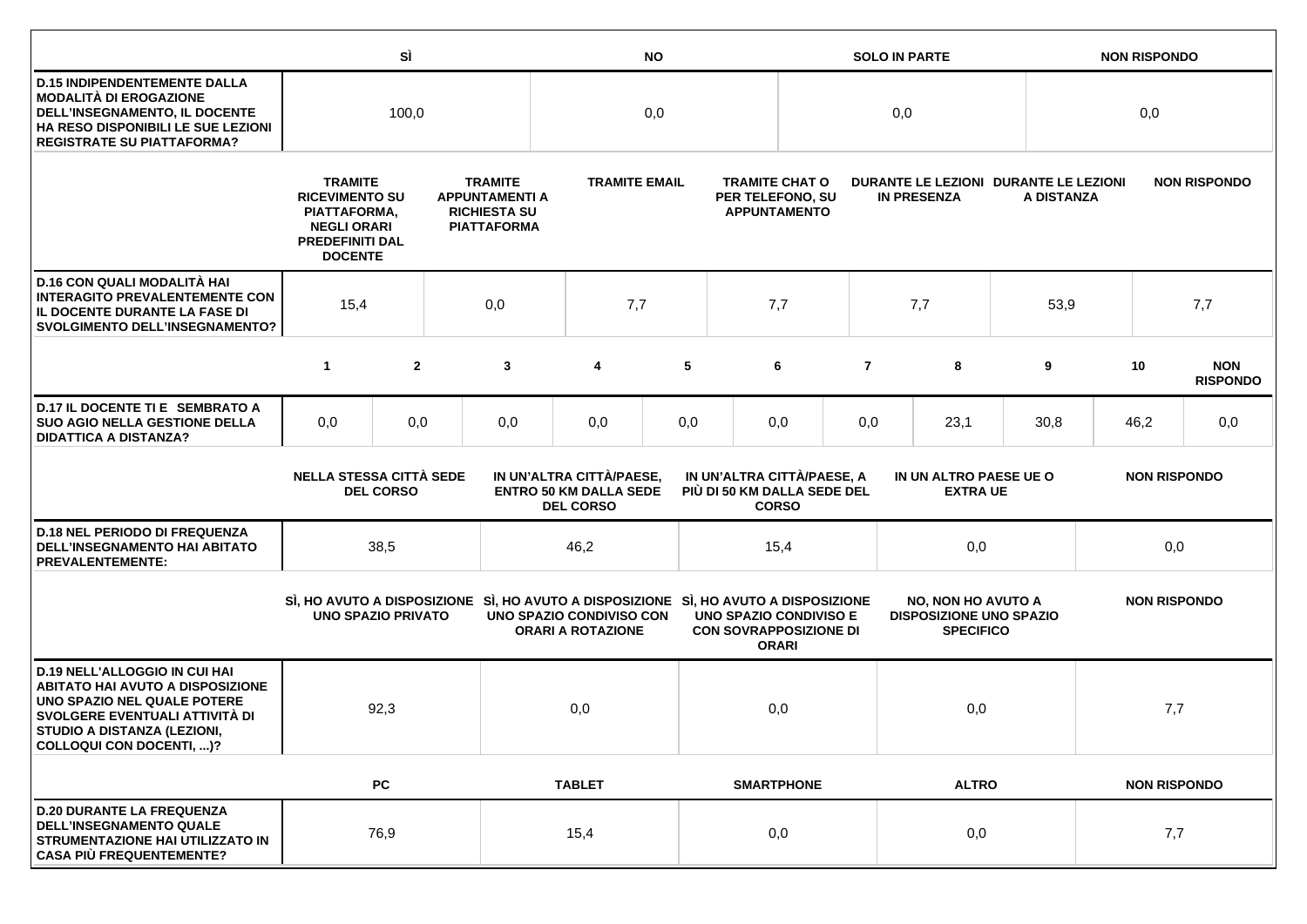|                                                                                                                                                                                                                                                                                    |             | AD USO ESCLUSIVAMENTE<br><b>PERSONALE</b> |              | AD USO CONDIVISO, CON<br>AD USO CONDIVISO, CON<br><b>ORARI A ROTAZIONE</b><br>SOVRAPPOSIZIONE DI ORARI |                                  |           | <b>NON HO AVUTO A</b><br><b>DISPOSIZIONE IN CASA</b><br><b>ALCUNO STRUMENTO</b> |                     | <b>NON RISPONDO</b> |                     |                     |                               |  |  |
|------------------------------------------------------------------------------------------------------------------------------------------------------------------------------------------------------------------------------------------------------------------------------------|-------------|-------------------------------------------|--------------|--------------------------------------------------------------------------------------------------------|----------------------------------|-----------|---------------------------------------------------------------------------------|---------------------|---------------------|---------------------|---------------------|-------------------------------|--|--|
| <b>D.21 CON QUALE MODALITÀ DI</b><br>UTILIZZO HAI AVUTO A DISPOSIZIONE<br>IN CASA UN PC/TABLET?                                                                                                                                                                                    |             | 84,6                                      |              | 0,0                                                                                                    |                                  | 0,0       |                                                                                 |                     | 0,0                 |                     | 15,4                |                               |  |  |
|                                                                                                                                                                                                                                                                                    | $\mathbf 1$ | $\mathbf{2}$                              | $\mathbf{3}$ | 4                                                                                                      | 5                                | 6         | $\overline{7}$                                                                  |                     | 8                   | 9                   | 10                  | <b>NON</b><br><b>RISPONDO</b> |  |  |
| <b>D.22 LE APPARECCHIATURE</b><br>(COMPUTER, TABLET, TELEFONINO) E<br>LA CONNESSIONE INTERNET A TUA<br><b>DISPOSIZIONE TI HANNO PERMESSO</b><br>DI FRUIRE IN MODO SODDISFACENTE<br>(AUDIO, VIDEO, INTERATTIVITÀ) DELLE<br>ATTIVITÀ DELL'INSEGNAMENTO<br><b>EROGATE A DISTANZA?</b> | 0,0         | 0,0                                       | 0,0          | 0,0                                                                                                    | 0,0                              | 7,7       | 30,8                                                                            |                     | 15,4                | 15,4                | 23,1                | 7,7                           |  |  |
|                                                                                                                                                                                                                                                                                    |             | SI<br><b>NO</b>                           |              |                                                                                                        |                                  |           |                                                                                 |                     |                     |                     | <b>NON RISPONDO</b> |                               |  |  |
| <b>D.23 SUGGERISCI DI ALLEGGERIRE IL</b><br><b>CARICO DIDATTICO COMPLESSIVO</b>                                                                                                                                                                                                    |             | 15,4<br>76,9                              |              |                                                                                                        |                                  |           |                                                                                 |                     | 7,7                 |                     |                     |                               |  |  |
|                                                                                                                                                                                                                                                                                    |             | SI<br><b>NO</b>                           |              |                                                                                                        |                                  |           |                                                                                 |                     |                     | <b>NON RISPONDO</b> |                     |                               |  |  |
| <b>D.24 SUGGERISCI DI AUMENTARE</b><br>L'ATTIVITA' DI SUPPORTO DIDATTICO                                                                                                                                                                                                           |             | 7,7                                       |              |                                                                                                        | 84,6                             |           |                                                                                 |                     |                     | 7,7                 |                     |                               |  |  |
|                                                                                                                                                                                                                                                                                    |             | SI                                        |              |                                                                                                        | <b>NO</b><br><b>NON RISPONDO</b> |           |                                                                                 |                     |                     |                     |                     |                               |  |  |
| <b>D.25 SUGGERISCI DI FORNIRE PIU'</b><br><b>CONOSCENZE DI BASE</b>                                                                                                                                                                                                                |             | 38,5                                      |              |                                                                                                        | 53,9                             |           |                                                                                 |                     |                     | 7,7                 |                     |                               |  |  |
|                                                                                                                                                                                                                                                                                    |             | SI                                        |              |                                                                                                        |                                  | <b>NO</b> |                                                                                 | <b>NON RISPONDO</b> |                     |                     |                     |                               |  |  |
| <b>D.26 SUGGERISCI DI ELIMINARE DAL</b><br>PROGRAMMA ARGOMENTI GIA'<br>TRATTATI IN ALTRI INSEGNAMENTI                                                                                                                                                                              |             | 15,4                                      | 76,9         |                                                                                                        |                                  |           |                                                                                 |                     | 7,7                 |                     |                     |                               |  |  |
|                                                                                                                                                                                                                                                                                    |             | SI                                        |              |                                                                                                        | <b>NO</b><br><b>NON RISPONDO</b> |           |                                                                                 |                     |                     |                     |                     |                               |  |  |
| <b>D.27 SUGGERISCI DI MIGLIORARE IL</b><br><b>COORDINAMENTO CON ALTRI</b><br><b>INSEGNAMENTI</b>                                                                                                                                                                                   |             | 30,8                                      |              |                                                                                                        | 61,5                             |           |                                                                                 |                     |                     | 7,7                 |                     |                               |  |  |
|                                                                                                                                                                                                                                                                                    |             | SI                                        |              |                                                                                                        |                                  | <b>NO</b> |                                                                                 |                     |                     |                     | <b>NON RISPONDO</b> |                               |  |  |
| <b>D.28 SUGGERISCI DI MIGLIORARE LA</b><br><b>QUALITA' DEL MATERIALE DIDATTICO</b>                                                                                                                                                                                                 |             | 15,4                                      |              |                                                                                                        | 76,9                             |           |                                                                                 |                     |                     | 7,7                 |                     |                               |  |  |